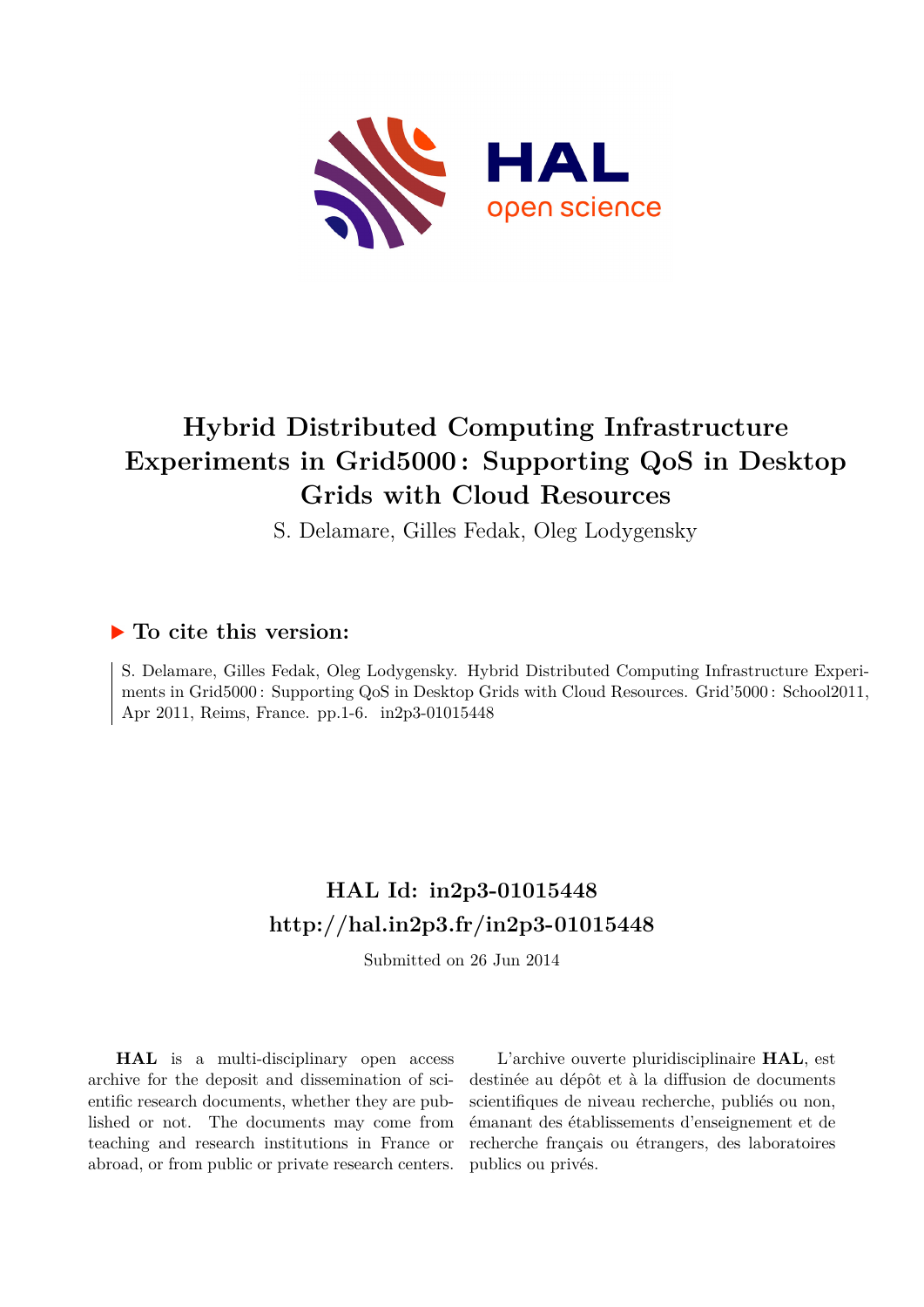### **Hybrid Distributed Computing Infrastructure Experiments in Grid5000: Supporting QoS in Desktop Grids with Cloud Resources**

Simon Delamare, Gilles Fedak and Oleg Lodygensky

simon.delamare@inria.fr - gilles.fedak@inria.fr - lodygens@lal.in2p3.fr

# **Abstract**

**Hybrid Distributed Computing Infrastructures (DCIs) allow users to combine Grids, Desktop Grids, Clouds, etc. to obtain for their users even larger computing capabilities. In this paper, we present an experimental study of the SpeQuloS framework which aims at providing QoS to Desktop Grid by provisioning on-demand Cloud resources. We describe the experimental platform which relies on Grid5000 to mimic both a Desktop Grid system and a Cloud system. Preliminary results are presented which shows the potential of the SpeQuloS approach.**

### **1 Introduction**

There is a growing demand for computing power from scientific communities to run their applications and process large volumes of scientific data. Meanwhile, the supply of Distributed Computing Infrastructures (DCIs) for scientific computing continues to diversify. Users can not only select their preferred architectures amongst Supercomputers, Clusters, Grids, Clouds, Desktop Grids and more, based on parameters such as performance, reliability, cost or quality of service, but can also combine transparently several of these infrastructures.

As an example of such hybrid DCIs, the European FP7 projects EDGeS[\[1\]](#page-6-0) and EDGI[\[2\]](#page-6-1) have developed bridge technologies to make Desktop Grid (DG) systems, such as BOINC[\[3\]](#page-6-2) or XtremWeb-HEP[\[4\]](#page-6-3) (XWHEP) transparently available to any Enabling Grids for E-sciencE[\[5\]](#page-6-4) (EGEE) grid users as a regular cluster. Indeed, other attempts have successfully built systems where Grid infrastructures are supplemented by low cost volunteer computers[\[6\]](#page-6-5) or by Cloud resources[\[7\]](#page-6-6), benefiting from the elastic resource provisioning, to meet users' peak demands.

In this paper, we present experiments conducted on Grid5000 to address a particular scenario where the objective is to provide Quality of Service (QoS) capabilities for the DG part of the EDGeS DCI. We propose the SpeQuloS framework to supplement DGs with Cloud resources in order to enhance the QoS of applications executed on DG. Providing QoS features in Grids is hard and not solved yet satisfactorily and is even more difficult in an environment where there are no guaranteed resources. In DG systems, resources can leave the system at any time for a long time or forever even after taking several work-units with the promise of computing them.

We describe the SpeQuloS architecture and its main components. SpeQuloS features multi-DG support (BOINC, XWHEP), multi Cloud services support (EC2, Eucalyptus). Next, we describe our testbed, called XtremG5K, which links production Grid (EGEE) and experimental Grid (Grid5000) through an XWHEP server and we report on preliminary experimental results. Finally, we describe the Grid5000 libcloud[\[8\]](#page-6-7) driver that we developed to start VM instances on Grid5000 as with any commercial Clouds.

## **2 SpeQuloS**

SpeQuloS is a framework to provide Quality of Service (QoS) to users of unreliable distributed computing infrastructures (DCI), such as Desktop Grids (DG) based on volunteer computing, by provisioning stable resources from Cloud services. In this paper, the QoS is described by Bag of Tasks (BoT) response time, which is the time from BoT submission to results delivery. We denote as a BoT a collection of work units, or individual jobs submitted by user to a DCI. The main objective of SpeQuloS is to bring to users some information on their BoT response time and to decrease this time by provisioning resources from Cloud services if they so requested.

To decrease a BoT response time, SpeQuloS adds dedicated resources to its computation. SpeQuloS uses Infrastructure as a Service (IaaS) Clouds to provide those resources. To supply resources to a DG, SpeQuloS instantiates a virtual machine, called Cloud worker, starts some DG worker software, makes it join the DG server where the BoT is computed and stops it when necessary. As access to Cloud resources is limited, SpeQuloS provides a framework to share those resources between users and account their utilization. To use Cloud resources in a smart way, SpeQuloS gathers information about the QoS in a DG. This information is used to evaluate the current level of QoS and to anticipate benefits of allocating cloud resources.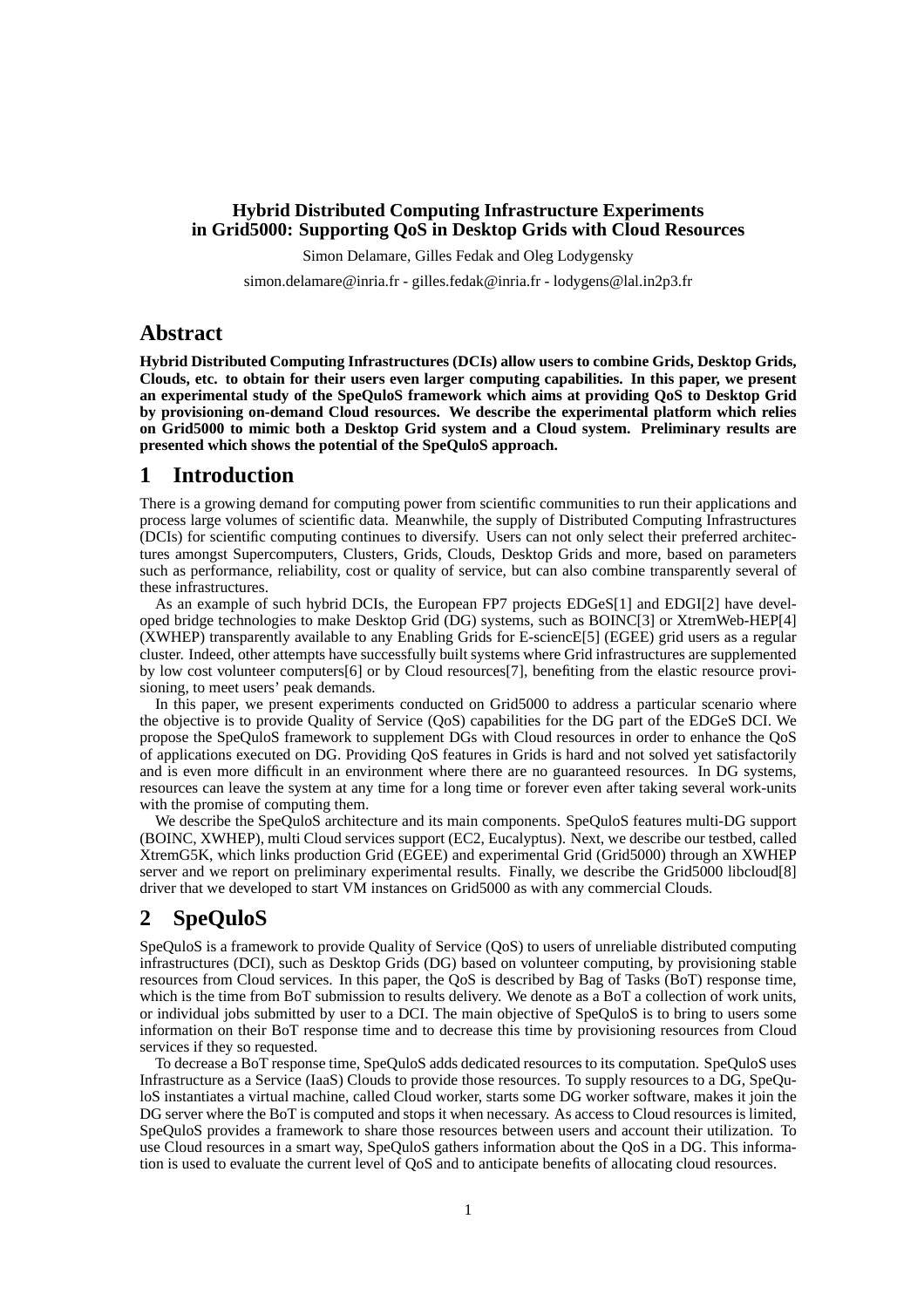<span id="page-2-0"></span>

Figure 1: The SpeQuloS modules and their interactions

SpeQuloS is composed of several modules as shown in figure [1:](#page-2-0)

- The Credit System module is in charge of accounting the Cloud-related operations. It interacts with users to receive orders to provision a BoT with Cloud resources and with the Scheduler module to bill their utilization.
- The Information module gathers and stores information relevant to QoS from DG, such as the BoT completion (which denotes the ratio between the number of completed and uncompleted jobs) and the number of workers participating in the DG.
- The Oracle module makes some prediction about QoS in the DG. Using the information provided by the Information module, the Oracle computes an estimated response time for a BoT. The response time is estimated with and without use of Cloud resources, to point out its benefit. The main role of the Oracle module is to give information to users who take decision to spend Cloud resource for their BoT.
- The Scheduler module manages the BoT and the Cloud workers during the system execution. When QoS are requested by an user, it instantiates some Cloud workers and assigns them to the appropriate BoT. The module declares to the Credit System the Cloud resources spent. It also interacts with the DG server, to perform some configuration related to BoT and Cloud workers, which depends on the type of DG considered.

Each module is independent and can be deployed on different computers. Python programming language and MySQL databases are used for their implementation. Communications between modules use web services. SpeQuloS does not depend on a particular DG technology. Currently, SpeQuloS supports BOINC and XWHEP DG. It does not depend on a particular Cloud service either. It uses the libcloud[\[8\]](#page-6-7) Application Programming Interface (API) as an abstraction layer to access to various types of Cloud services transparently. Cloud services tested include Amazon EC2 and Eucalyptus, and in the next future we will consider OpenNebula and Nimbus.

# <span id="page-2-1"></span>**3 Using Grid5000 as Desktop Grid workers**

To test SpeQuloS and evaluate its performance under realistic conditions, we performed experimentations using Grid5000. In DGs, from few hundred to several thousand worker nodes are participating to computational effort during several days. To reproduce this situation, we used Grid5000 resources as DG workers. In this section, we are presenting this experimentation and its results.

#### **3.1 SpeQuloS and the XtremG5K project**

Our experimentation is supported by the XtremG5K project, which main goal is to use Grid5000 to provide computational resources to an XWHEP DG. The XtremG5K project is composed of several components: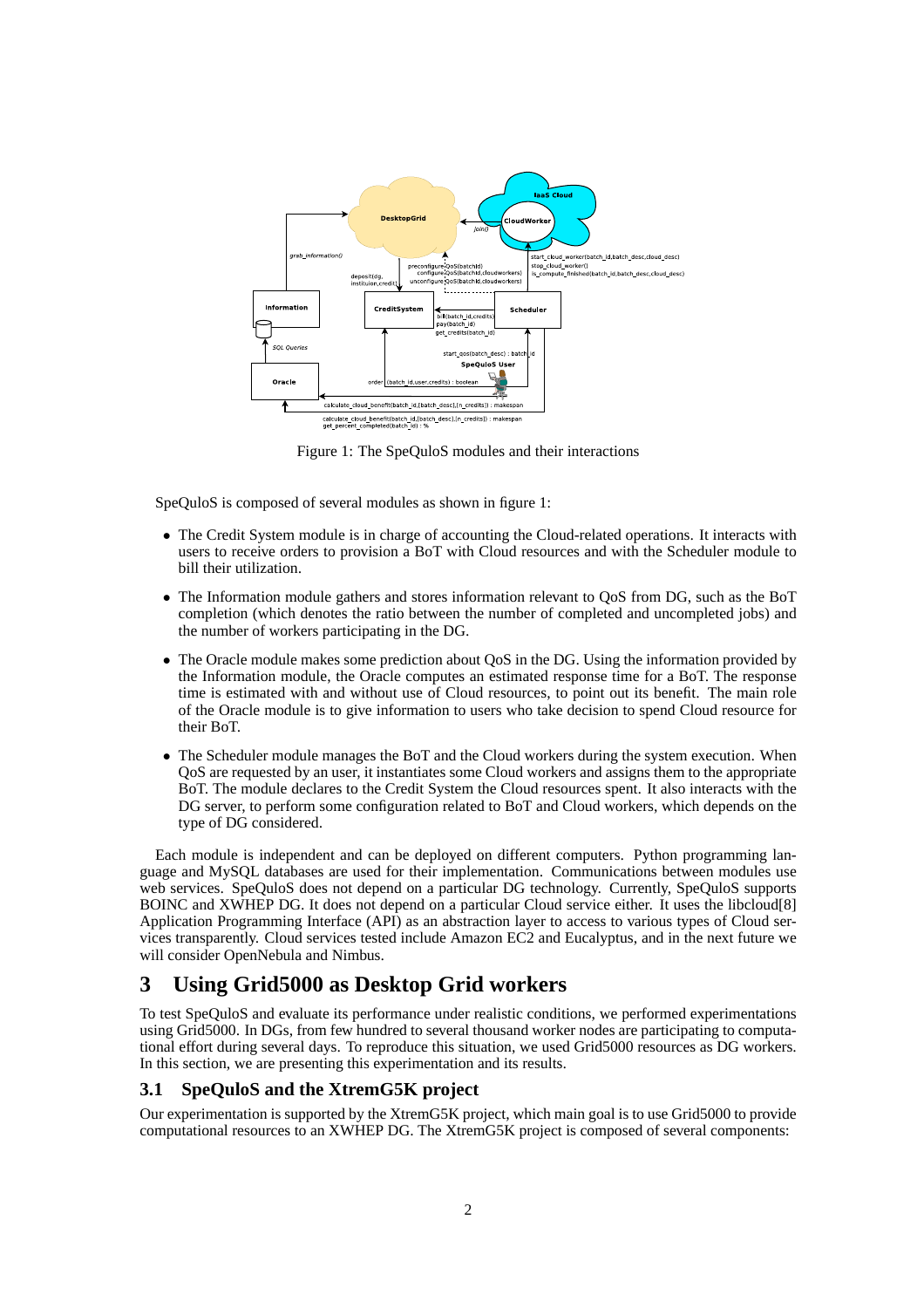<span id="page-3-0"></span>

<span id="page-3-1"></span>Figure 2: The XtremG5K project

- An XWHEP server, hosted at Laboratoire de Recherche en Informatique (LRI). It can accept jobs submission from EGEE users through the 3Gbridge[\[9\]](#page-6-8) middleware. Unfortunatelly, at the time of the experiment, the 3Gbridge was not functionning and we had to use the XWHEP server as an entry point. However, this does not impact the SpeQuloS scenarios presented here. The XWHEP server is in charge of jobs distribution among XWHEP workers, and results collection.
- A gateway, administrated in Grid5000, which enables communications between Grid5000 network and the LRI XWHEP server thanks to XWHEP ability to communicate through a proxy since version 7.3.0.
- A set of XWHEP workers, executed on Grid5000 nodes. In the experimentation presented in this paper, a Grid5000 job is considered as a pilot job which runs one or several XWHEP workers. The XWHEP worker software relies on Java plateform to run and does not need to use a specific Grid5000 environment. To approximate a voluntary-based and best effort participation to computation as observed with DG worker nodes, we decided to use the "besteffort" queue of Grid5000. We can thus reproduce DG caracteristics we are interested in: Variable amount of computing resources with unpredictable and unanounced nodes departure.

In this experimentation, SpeQuloS was connected to the LRI XWHEP server, and to the Amazon EC2 Cloud service. It does not need to communicate with Grid5000. The diagram [2a](#page-3-0) shows the experimentation architecture.

#### **3.2 Grid5000 resources usage**

The experimentation has been deployed on seven Grid5000 sites (Lyon, Grenoble, Bordeaux, Lille, Nancy, Sophia and Toulouse). On each site, we ran the algorithm [1](#page-4-0) for pilot job submission. Each pilot job, denoted as "start\_XWHEP\_workers" in the algorithm, is submitted to one Grid5000 node and starts one XWHEP worker per CPU core on the node executing it.

We ran this experimentation during 4 days. The figure [2b](#page-3-1) shows the number of pilot jobs, running or waiting for submission in Grid5000, and the corresponding number of XWHEP workers, according to time of experimentation. We can see that the total number of Grid5000 pilot jobs was comprised between 100 and 200, which lead 400 to more than 1000 workers to participate to the DG. The number of Grid5000 pilot jobs waiting for submission on all sites simultaneously never exceeds 30.

#### **3.3 Experimentation results**

We ran several experimentation scenarios with or without using SpeQuloS. In each scenario, an XWHEP user submits a BoT containing from 1000 to 10000 jobs. Each individual job needs few minutes to be computed by a worker. Jobs are distributed by the LRI XWHEP server to worker nodes hosted in Grid5000 and to Cloud workers from Amazon EC2 when SpeQuloS was used. In this section, we are presenting the results of two of these scenarios.

Figure [3a](#page-4-1) shows result from a scenario where SpeQuloS is not used. A BoT of 3630 jobs is submitted at the beginning of the scenario. The figure shows the number of jobs distributed and completed as well as the number of DG workers, according to the scenario time. The number of jobs distributed denotes the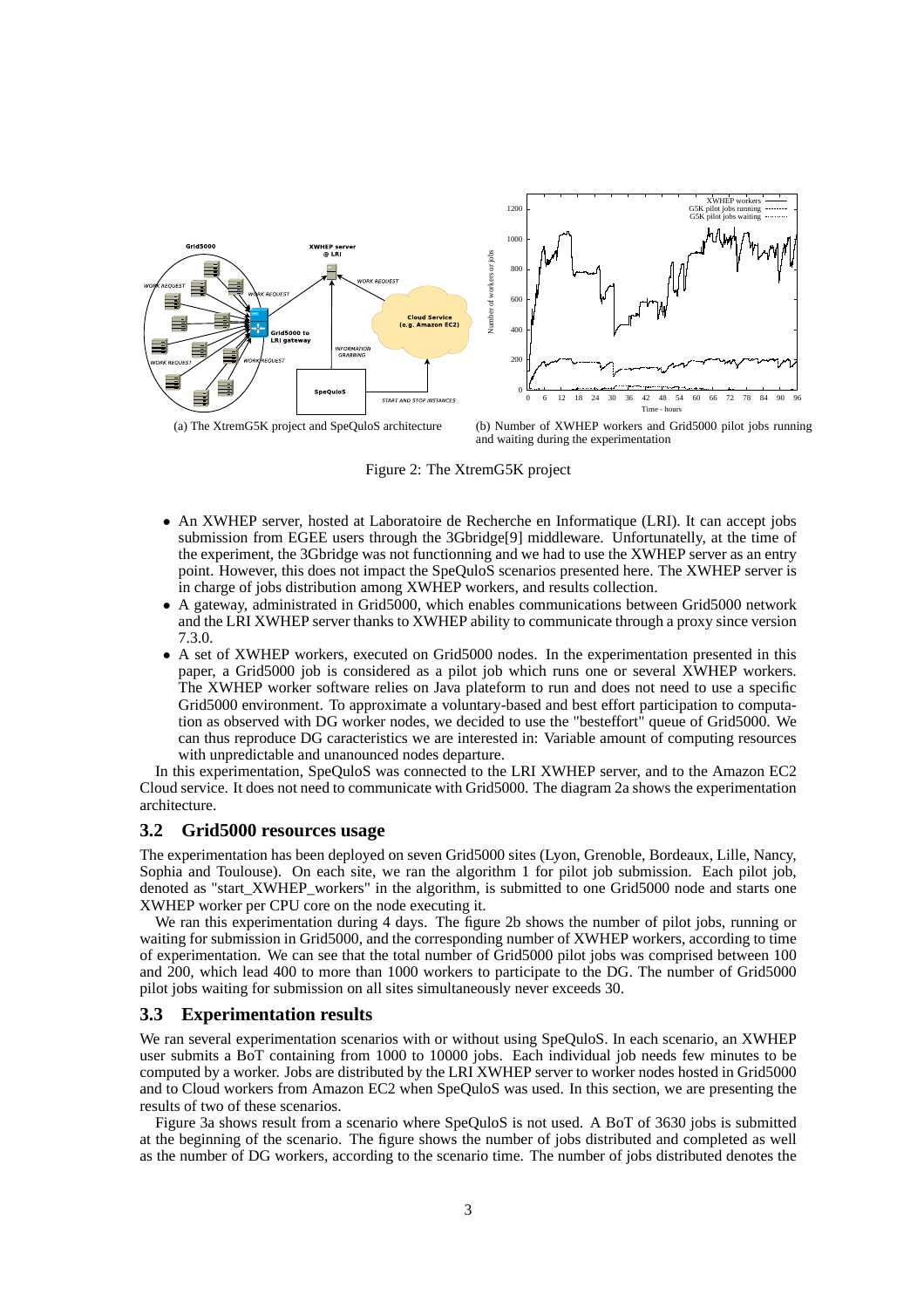<span id="page-4-0"></span>**Algorithm 1** Algorithm for pilot jobs submission executed on each Grid5000 site

*max* #*p jobs*  $\leftarrow$  30  $max_{\text{#p} jobs\_waiting} \leftarrow 7$ **while** true **do if** *current*\_#*pjobs*  $\lt$ *max\_*#*pjobs* **then if** *current*  $#p$  *jobs waiting*  $\lt{max}$   $#p$  *jobs waiting* **then** "Submit start\_XWHEP\_workers to one Grid5000 node in besteffort queue" **else** "Too many pilot jobs waiting" **end if else** "Maximum number of pilot jobs reached" **end if** sleep(15 minutes) **end while**

<span id="page-4-1"></span>

<span id="page-4-2"></span>Figure 3: Submission and completion of jobs with number of desktop grid workers, according to the scenario time

number of jobs that have been sent to a DG worker. The number of jobs completed denotes the number of jobs for which execution by DG node has been completed, and results sent back to the LRI server.

We can see that the BoT completion increases quickly during the first 4000th seconds of the scenario. Then, the completion grows slowly while all jobs have been distributed to workers. This figure illustrates the "tail effect" of BoT completion in DG, caused by jobs submitted to DG workers who then leave the DG. In that case, the DG server has to resubmit the job to another worker, but the time required for this operation can be significant, as the missing workers have to be detected first. In our experiments, the tail effect is caused by preempted Grid5000 Best Effort jobs, causing XWHEP workers to leave without noticing the server.

By provisioning stable resources from Cloud, one goal of SpeQuloS is to address this problem. Figure [3b](#page-4-2) shows similar results from a scenario where SpeQuloS was used. In this scenario, a BoT of 4750 jobs was submitted. In addition to previous scenario results, the figure shows the Cloud workers started by SpeQuloS to participate to the DG. The amount of cloud resources available to SpeQuloS was limited and equivalent to 60 CPU.hours of the "small" instance of Amazon EC2.

No tail effect can be observed in this scenario. The BoT completion increases regularly during the first 8000th seconds of the scenario and grows even faster afterwards. We can see that SpeQuloS, according to the policy used in its Scheduler module, starts some Cloud workers to participate to the DG. The first worker is started at the 15th minute of the scenario. SpeQuloS then adds Cloud workers gradually until the maximum of 20 simultaneous workers is reached.

These experimentations are not sufficient to draw any general conclusion about the ability of SpeQuloS to mitigate the tail effect. A lot of parameters still have to be investigated, and some reproducible set of experiments have to be conducted. However, the experimentations presented in this section demonstrate the abil-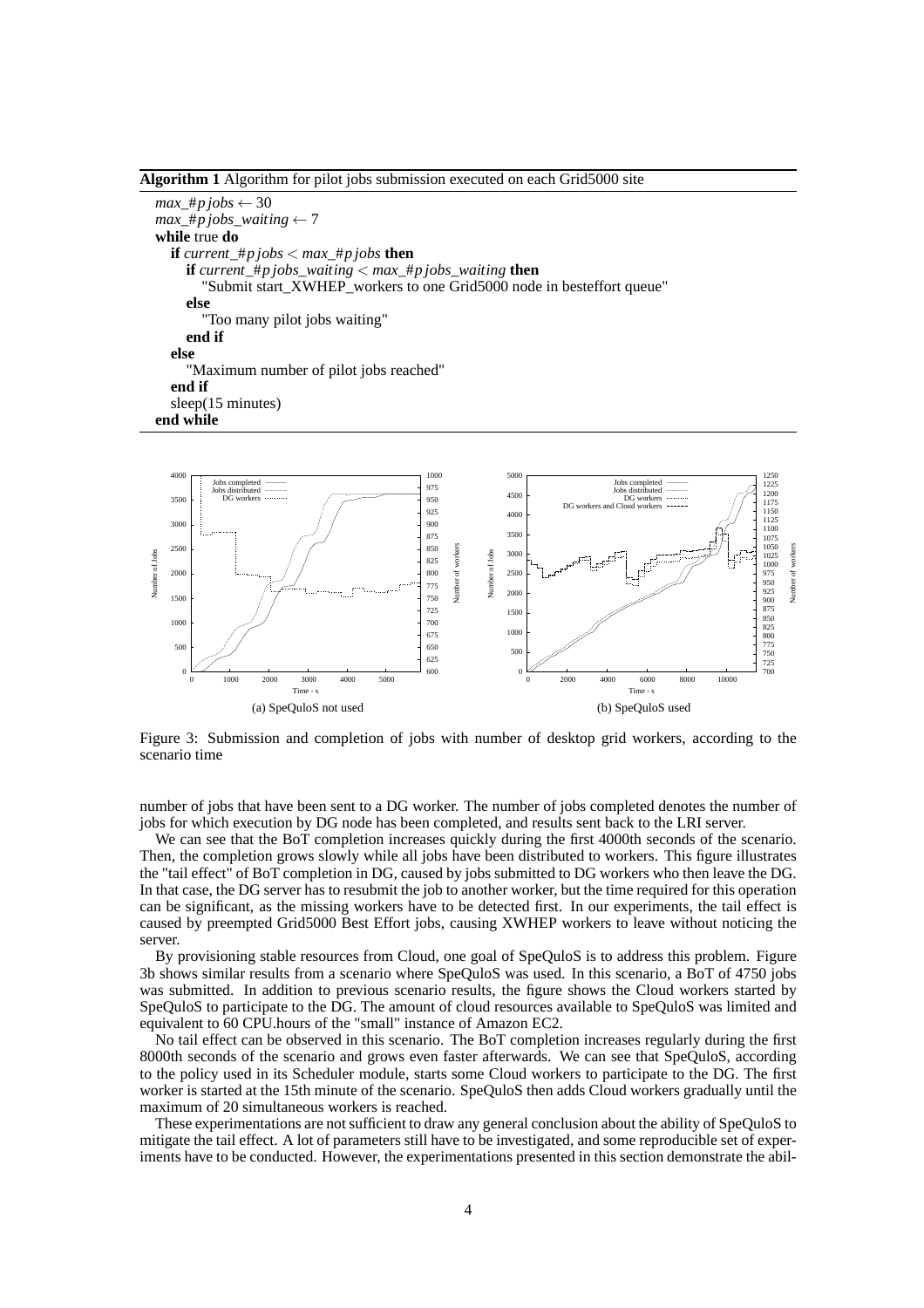<span id="page-5-0"></span>Table 1: State of the Grid5000 libcloud driver implementation. Implemented features are marked Ok and unimplemented features are marked WIP (Work In Progress)

<span id="page-5-1"></span>

| <b>Provider</b>      | <b>Create</b><br>Instance | <b>Reboot</b><br><b>Instance</b> | <b>Destroy</b><br><b>Instance</b> | <b>List Disk</b><br><b>Images</b> | Deploy Disk   List Node<br><b>Images</b> | <b>Size</b> |
|----------------------|---------------------------|----------------------------------|-----------------------------------|-----------------------------------|------------------------------------------|-------------|
| Grid <sub>5000</sub> | Эk                        | Ok                               | Ok                                | WIP                               | WIP                                      | WIP         |



Figure 4: Submission and completion of jobs with number of desktop grid workers, according to the scenario time. Grid5000 resources are used as Cloud workers

ity to use Grid5000 to run large scale experiments of hybrid infrastructure, mixing DG and Cloud services.

# **4 Using Grid5000 as a Cloud**

To evaluate the benefits of Cloud resources provisioning in a large scale scenario, a large amount of resources from Cloud must be available to experiments. However, those resources are not always available to researchers because of cost of public Cloud services such as Amazon EC2 and complexity to build and maintain private Cloud services using technologies such as Eucalyptus or OpenNebula. To address this issue, we decided to use Grid5000 as a new type of Cloud available to SpeQuloS. Indeed, Grid5000 can provide on-demand computing resources and includes most of features of common Cloud services.

#### **4.1 The Grid5000 libcloud driver**

As SpeQuloS uses the libcloud API as a common interface to interact with various types of Cloud services, we decided to use the Grid5000 API[\[10\]](#page-6-9) to implement a new libcloud  $\langle \langle \text{driver} \rangle \rangle$  to access to Grid5000 resources. This implementation allows to interact with Grid5000 as a typical IaaS Cloud service, with the same API as any other Cloud service for which driver exists in libcloud. Our implementation uses Grid5000 node reservation and environment deployment to reproduce IaaS Cloud features and does not involve any host virtualization technology. The current state of this implementation is shown is table [1.](#page-5-0) It is currently possible to interact with a Grid5000 Cloud instances (Create Instance, Reboot Instance and Destroy Instance features) but only using the default Grid5000 disk image (List Disk Image and Deploy Disk Image features) without dealing with nodes specifications, such as number of CPU (List Node Size feature). The implementation of those missing features is underway.

With the Grid5000 libcloud driver, a large amount of Cloud resources is made available to researchers. Software which use the libcloud API can benefit of Grid5000 resources without any additional development. It is also possible to combine Grid5000 and other Cloud services in the same experiment.

#### **4.2 Experimentation results**

To validate the Grid5000 libcloud driver, we ran an experimentation scenario with SpeQuloS provisioning Cloud resources from both Amazon EC2 and Grid5000. The rest of the experiment environment is similar to that presented in section [3.](#page-2-1)

Figure [4](#page-5-1) shows results from a scenario where SpeQuloS uses, in addition to Amazon EC2 resources, some Grid5000 resources as Cloud workers. In this scenario, up to 15 Grid5000 Cloud workers are started